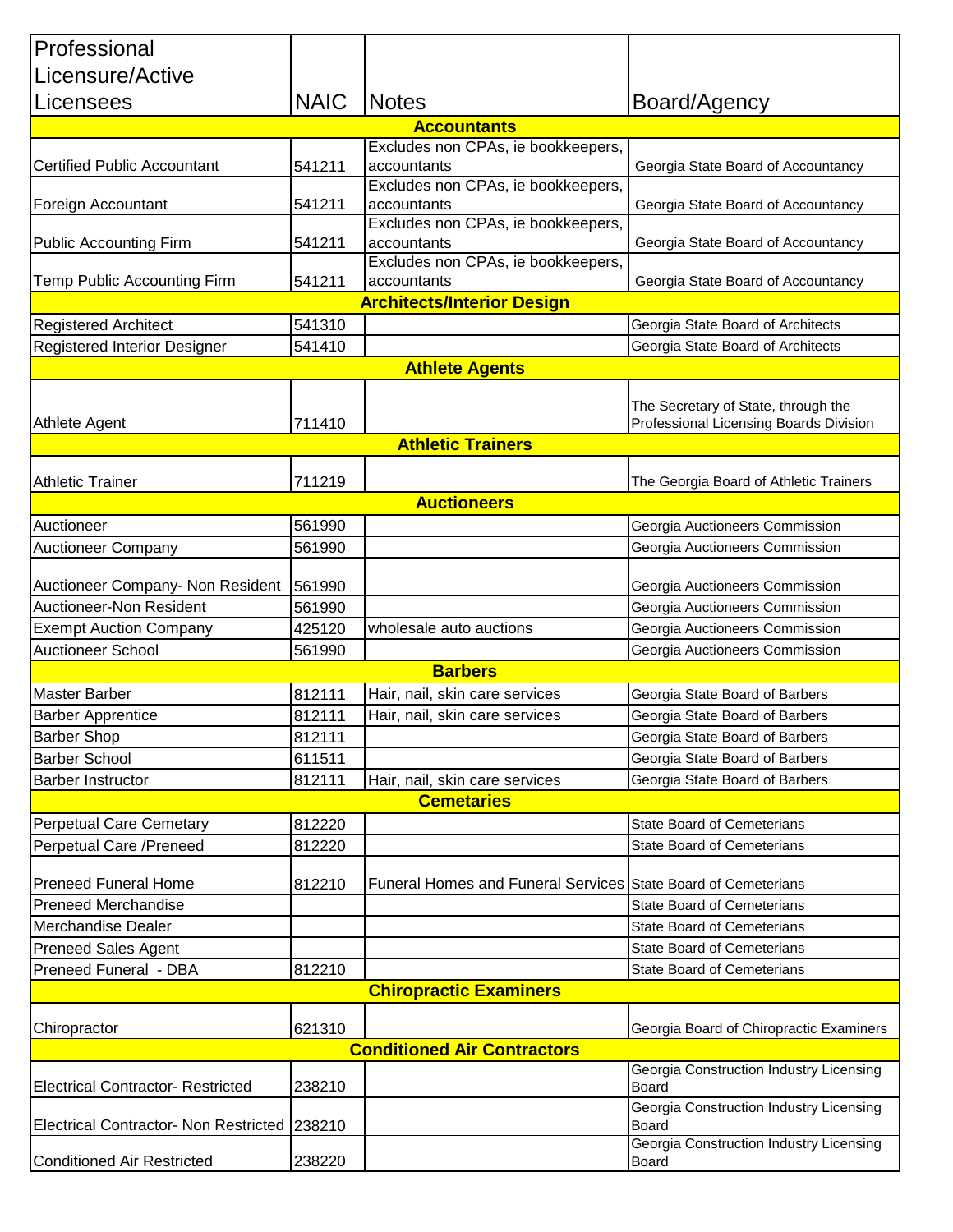| <b>Conditoned Air Non-Restricted</b>               | 238220 |                                                        | Georgia Construction Industry Licensing<br>Board |
|----------------------------------------------------|--------|--------------------------------------------------------|--------------------------------------------------|
| Low Voltage-General                                | 238210 |                                                        | Georgia Construction Industry Licensing<br>Board |
|                                                    | 238210 |                                                        | Georgia Construction Industry Licensing          |
| Low Voltage-Telecommunication                      |        |                                                        | Board<br>Georgia Construction Industry Licensing |
| Low Voltage-Alarm                                  | 238210 |                                                        | Board<br>Georgia Construction Industry Licensing |
| Low Voltage-Unrestricted<br><b>Utility Manager</b> | 238210 |                                                        | Board                                            |
| <b>Utility Foreman</b>                             |        |                                                        |                                                  |
|                                                    |        |                                                        |                                                  |
| <b>Utility Contractor</b>                          |        |                                                        | Georgia Construction Industry Licensing          |
| Master Plumber - Restricted                        | 238220 |                                                        | Board<br>Georgia Construction Industry Licensing |
| Master Plumber - Non-Restricted                    | 238220 |                                                        | Board                                            |
| Journeyman Plumber                                 | 611513 |                                                        | Georgia Construction Industry Licensing<br>Board |
|                                                    |        | <b>Cosmetologists</b>                                  |                                                  |
| Cosmetology Instructor                             | 812111 | Hair, nail, skin care services                         | Georgia State Board of Cosmetology               |
| <b>Cosmetology School</b>                          | 611511 |                                                        | Georgia State Board of Cosmetology               |
| Cosmetology Salon                                  | 812112 |                                                        | Georgia State Board of Cosmetology               |
| <b>Master Cosmetologist</b>                        | 812111 | Hair, nail, skin care services                         | Georgia State Board of Cosmetology               |
| <b>Cosmetology Apprentice</b>                      | 812111 | Hair, nail, skin care services                         | Georgia State Board of Cosmetology               |
| Esthetician                                        | 812111 | Hair, nail, skin care services                         | Georgia State Board of Cosmetology               |
| <b>Esthetician Salon</b>                           | 812112 | Beauty salons                                          | Georgia State Board of Cosmetology               |
| <b>Esthetician School</b>                          | 611511 | <b>Cosmetology and Barber Schools</b>                  | Georgia State Board of Cosmetology               |
| <b>Esthetician Instructor</b>                      | 812112 | Beauty salons                                          | Georgia State Board of Cosmetology               |
| <b>Esthetician Apprentice</b>                      | 812112 | Beauty salons                                          | Georgia State Board of Cosmetology               |
| Nail Technician                                    | 812111 | Hair, nail, skin care services                         | Georgia State Board of Cosmetology               |
| Nail Care Salon                                    | 812113 | Nail salon                                             | Georgia State Board of Cosmetology               |
| Nail Care School                                   | 611511 | Cosmetology school                                     | Georgia State Board of Cosmetology               |
| Nail Technician Instructor                         | 812113 | Nail salon                                             | Georgia State Board of Cosmetology               |
| Nail Technician Apprentice                         | 812113 | Nail salon                                             | Georgia State Board of Cosmetology               |
| Hair Designer                                      | 812112 | Hair stylist services, unisex or<br>women's            | Georgia State Board of Cosmetology               |
| Hair Designer Apprentice                           | 812112 | Hair stylist services, unisex or<br>women's            | Georgia State Board of Cosmetology               |
|                                                    |        | Hair stylist services, unisex or                       |                                                  |
| Hair Designer Instructor                           | 812112 | women's                                                | Georgia State Board of Cosmetology               |
| Hair Designer School                               | 611511 | <b>Cosmetology and Barber Schools</b>                  | Georgia State Board of Cosmetology               |
|                                                    |        | <b>Dentists</b>                                        |                                                  |
| Dentist                                            | 621210 |                                                        | Georgia Board of Dentistry                       |
| <b>Public Health</b>                               | 621210 | <b>Offices of Dentists</b>                             | Georgia Board of Dentistry                       |
| <b>Dental Faculty</b>                              | 561110 | Managing offices of Dentists                           | Georgia Board of Dentistry                       |
|                                                    |        | Dental hygienists' offices (e.g.,                      |                                                  |
| Dental Hygienist                                   | 621399 | centers, clinics)                                      | Georgia Board of Dentistry                       |
| Dental Hygiene Faculty                             | 621399 | Dental hygienists' offices (e.g.,<br>centers, clinics) | Georgia Board of Dentistry                       |
|                                                    |        | Anesthesiologists' offices (e.g.,                      |                                                  |
| General Anesthesia Permit                          | 621111 | centers, clinics)                                      | Georgia Board of Dentistry                       |
| <b>Conscious Sedation Permit</b>                   |        |                                                        |                                                  |
| <b>Temporary Dental Hygienist</b>                  | 621399 | Dental hygienists' offices (e.g.,<br>centers, clinics) | Georgia Board of Dentistry                       |
| <b>Volunteer Dental</b>                            |        |                                                        |                                                  |
| <b>Enteral/Inhalation Conscious</b>                |        |                                                        |                                                  |
| Sedation                                           |        |                                                        |                                                  |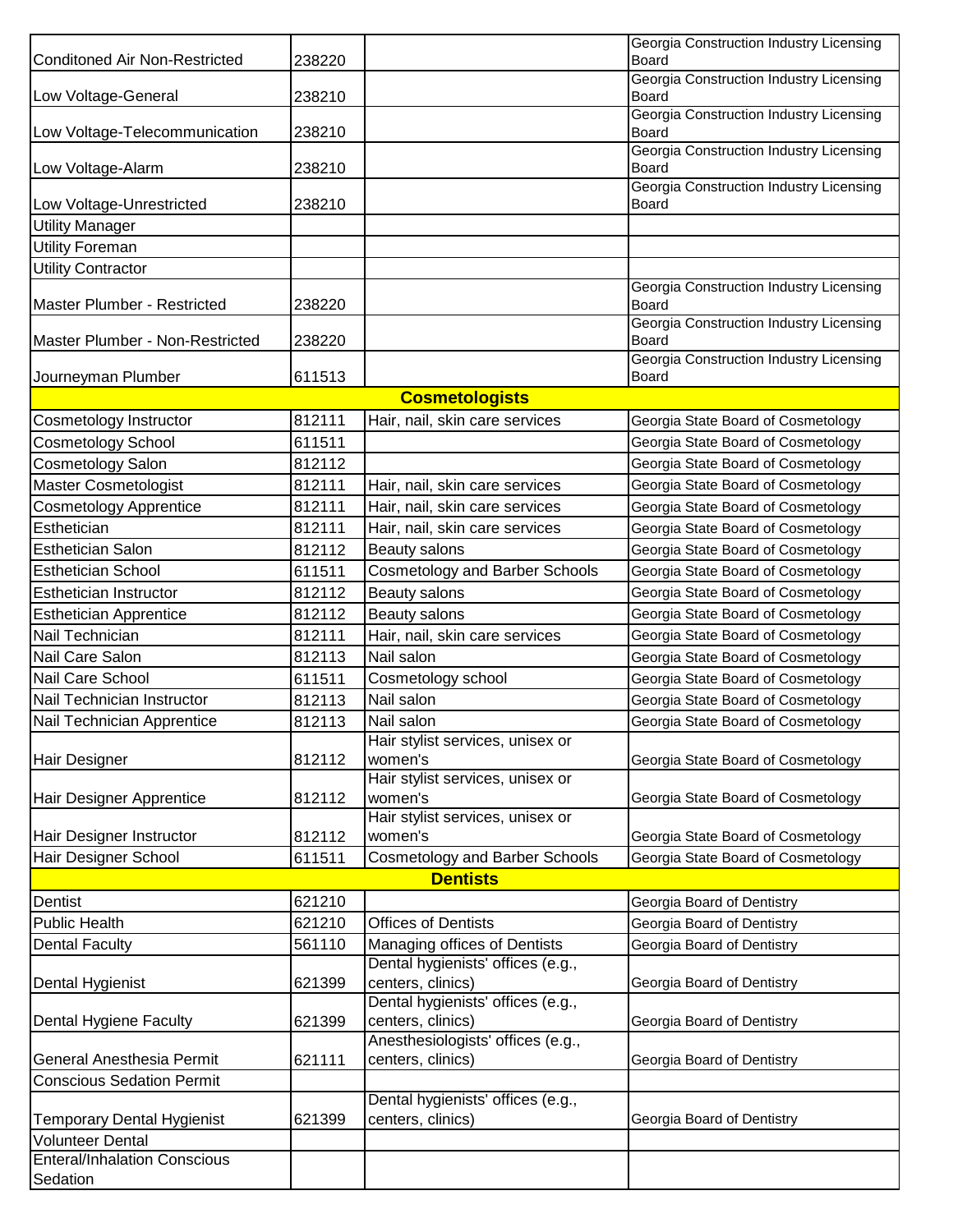| <b>Dietitians</b>                            |        |                                                            |                                                                                         |  |  |
|----------------------------------------------|--------|------------------------------------------------------------|-----------------------------------------------------------------------------------------|--|--|
| <b>Licensed Dietitian</b>                    | 621399 | Dietitians' offices (e.g., centers,<br>clinics)"           | Georgia Board of Examiners of Licensed<br><b>Dietitians</b>                             |  |  |
| <b>Provisional Licensed Dietitian</b>        | 621399 | Dietitians' offices (e.g., centers,<br>clinics)"           | Georgia Board of Examiners of Licensed<br><b>Dietitians</b>                             |  |  |
|                                              |        | <b>Dispensing Opticians</b>                                |                                                                                         |  |  |
|                                              |        | Fills RX for glasses and contact                           |                                                                                         |  |  |
|                                              |        | lenses, helps to fit frames for                            |                                                                                         |  |  |
| <b>Dispensing Optician</b>                   | 621320 | glasses. (Not an optometrist.<br>621320)                   | Georgia State Board of Dispensing<br>Opticians<br>Georgia State Board of Dispensing     |  |  |
| <b>Dispensing Optician Apprentice</b>        | 611513 |                                                            | Opticians                                                                               |  |  |
|                                              |        | <b>Electrical Contractors</b>                              |                                                                                         |  |  |
| <b>Electrical Contractor- Restricted</b>     | 238210 |                                                            | Georgia Construction Industry Licensing<br><b>Board</b>                                 |  |  |
| Electrical Contractor- Non Restricted 238210 |        |                                                            | Georgia Construction Industry Licensing<br><b>Board</b>                                 |  |  |
| <b>Conditioned Air Restricted</b>            | 238220 |                                                            | Georgia Construction Industry Licensing<br>Board                                        |  |  |
| <b>Conditoned Air Non-Restricted</b>         | 238220 |                                                            | Georgia Construction Industry Licensing<br>Board                                        |  |  |
| Low Voltage-General                          | 238210 |                                                            | Georgia Construction Industry Licensing<br>Board                                        |  |  |
| Low Voltage-Telecommunication                | 238210 |                                                            | Georgia Construction Industry Licensing<br>Board                                        |  |  |
| Low Voltage-Alarm                            | 238210 |                                                            | Georgia Construction Industry Licensing<br><b>Board</b>                                 |  |  |
| Low Voltage-Unrestricted                     | 238210 |                                                            | Georgia Construction Industry Licensing<br><b>Board</b>                                 |  |  |
| <b>Utility Manager</b>                       |        |                                                            |                                                                                         |  |  |
| <b>Utility Foreman</b>                       |        |                                                            |                                                                                         |  |  |
| <b>Utility Contractor</b>                    |        |                                                            |                                                                                         |  |  |
| Master Plumber - Restricted                  | 238220 |                                                            | Georgia Construction Industry Licensing<br>Board                                        |  |  |
| Master Plumber - Non-Restricted              | 238220 |                                                            | <b>Georgia Construction Industry Licensing</b><br>Board                                 |  |  |
| Journeyman Plumber                           | 611513 |                                                            | Georgia Construction Industry Licensing<br><b>Board</b>                                 |  |  |
| <b>Engineers and Land Surveyors</b>          |        |                                                            |                                                                                         |  |  |
|                                              |        | Architectural, Engineering, and                            | Georgia State Board of Registration for<br>Professional Engineers and Land              |  |  |
| <b>Professional Engineer</b>                 | 541330 | <b>Related Services</b>                                    | Surveyors<br>Georgia State Board of Registration for                                    |  |  |
| <b>Land Surveyor</b>                         | 541370 | Land surveying services                                    | Professional Engineers and Land<br>Surveyors                                            |  |  |
|                                              |        |                                                            | Georgia State Board of Registration for                                                 |  |  |
| <b>Engineer Firm</b>                         | 541330 | Architectural, Engineering, and<br><b>Related Services</b> | Professional Engineers and Land<br>Surveyors                                            |  |  |
|                                              |        |                                                            | Georgia State Board of Registration for<br>Professional Engineers and Land              |  |  |
| Land Surveyor Firm                           | 541370 | Land surveying services                                    | Surveyors                                                                               |  |  |
|                                              | 541330 | Architectural, Engineering, and<br><b>Related Services</b> | Georgia State Board of Registration for<br>Professional Engineers and Land<br>Surveyors |  |  |
| <b>Engineer In-Training</b>                  |        |                                                            | Georgia State Board of Registration for                                                 |  |  |
| Land Surveyor In-Training                    | 541370 | Land surveying services                                    | Professional Engineers and Land<br>Surveyors                                            |  |  |
|                                              |        | <b>Foresters</b>                                           |                                                                                         |  |  |
| Georgia State Board of Registration for      |        |                                                            |                                                                                         |  |  |
| Forester                                     | 115310 | Forestry services                                          | Foresters                                                                               |  |  |
| <b>Funeral Service</b>                       |        |                                                            |                                                                                         |  |  |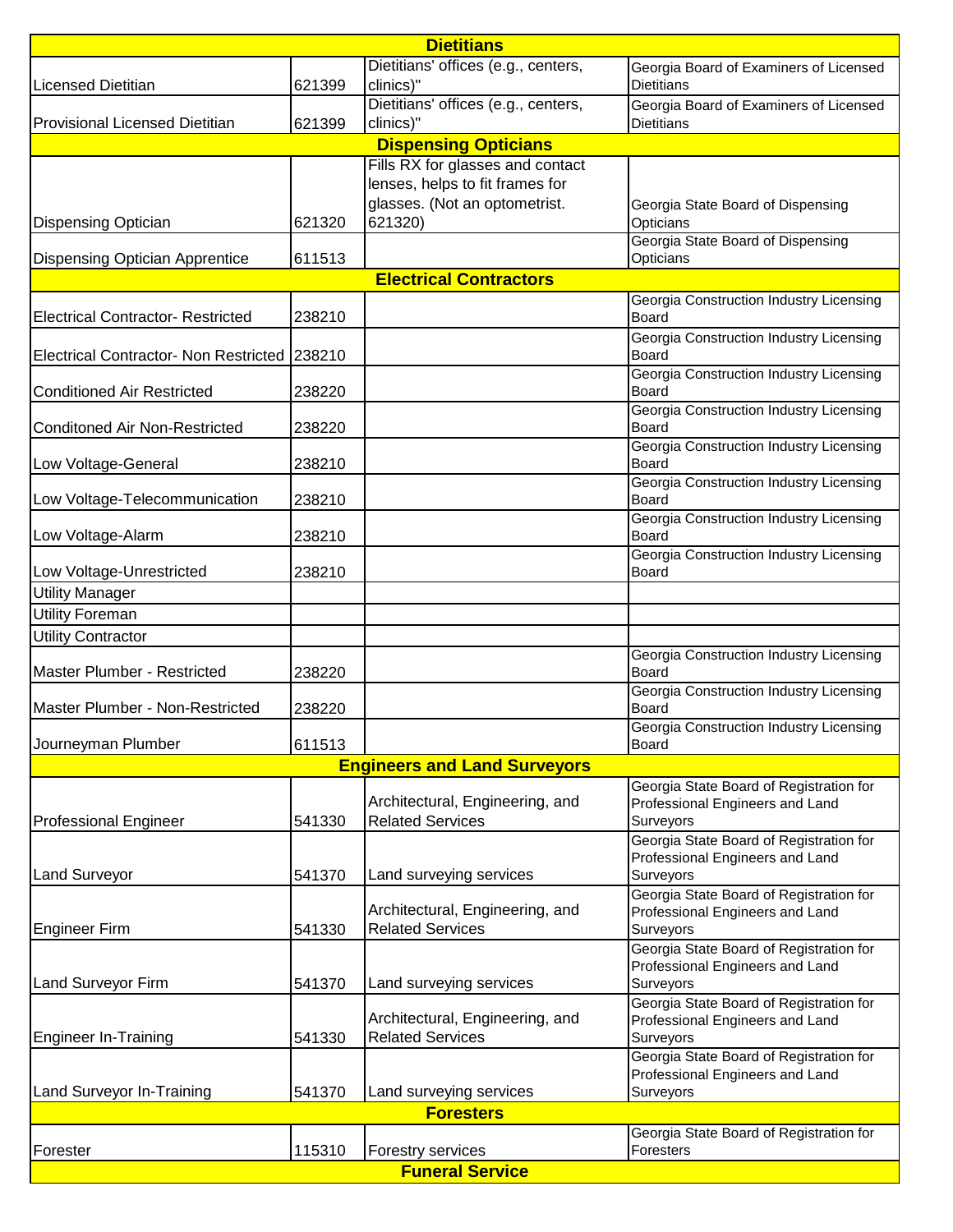| <b>Funeral Establishment</b>                                      | 812210 | <b>Funeral Homes and Funeral Services Funeral Director</b>                                                                                                   | Embalmer, Funeral Apprentice and                                                          |  |
|-------------------------------------------------------------------|--------|--------------------------------------------------------------------------------------------------------------------------------------------------------------|-------------------------------------------------------------------------------------------|--|
| <b>Funeral Director</b>                                           | 812210 |                                                                                                                                                              | Embalmer, Funeral Apprentice and<br><b>Funeral Director</b>                               |  |
| Embalmer                                                          | 812210 | Embalmer, Funeral Apprentice and<br><b>Funeral Director</b>                                                                                                  |                                                                                           |  |
| <b>Funeral Service Apprentice</b>                                 | 812210 |                                                                                                                                                              | Embalmer, Funeral Apprentice and<br><b>Funeral Director</b>                               |  |
| Crematory                                                         | 812220 | Crematories (except combined with<br>funeral homes)                                                                                                          | Embalmer, Funeral Apprentice and<br>Funeral Director, AND/OR State Board of<br>Cemetaries |  |
|                                                                   |        | <b>General Contractors</b>                                                                                                                                   |                                                                                           |  |
| <b>General Contractor Company</b>                                 | 236115 | There are various general contractor<br>codes depending on single family,<br>multifamily housing and commercial<br>buildings construction and<br>remodeling. | State Licensing Board for Residential and<br><b>General Contractors</b>                   |  |
| <b>General Contractor Individual</b>                              | 236115 | New Single-Family Housing<br>Construction                                                                                                                    | State Licensing Board for Residential and<br><b>General Contractors</b>                   |  |
|                                                                   |        | New Multifamily Housing                                                                                                                                      | State Licensing Board for Residential and                                                 |  |
| General Contractor Qualifying Agent   236116                      |        | Construction                                                                                                                                                 | <b>General Contractors</b>                                                                |  |
| <b>Residential Basic Company</b>                                  | 236116 |                                                                                                                                                              | State Licensing Board for Residential and<br><b>General Contractors</b>                   |  |
| Residential Basic Individual                                      | 236210 | Industrial Building Construction                                                                                                                             | State Licensing Board for Residential and<br><b>General Contractors</b>                   |  |
| <b>Residential Basic Qualifying Agent</b>                         | 236220 | <b>Commercial and Institutional Building</b><br>Construction                                                                                                 | State Licensing Board for Residential and<br><b>General Contractors</b>                   |  |
| <b>Residential Light Company</b>                                  |        |                                                                                                                                                              | State Licensing Board for Residential and<br><b>General Contractors</b>                   |  |
| <b>Residential Light Commercial</b><br>Individual                 |        |                                                                                                                                                              | State Licensing Board for Residential and<br><b>General Contractors</b>                   |  |
| Residential Light Qualifying Agent                                |        |                                                                                                                                                              | State Licensing Board for Residential and<br><b>General Contractors</b>                   |  |
| <b>General Contractor Limited Tier</b><br><b>INDIVIDUAL</b>       |        |                                                                                                                                                              | State Licensing Board for Residential and<br><b>General Contractors</b>                   |  |
| <b>General Contractor Limited Tier</b><br><b>QUALIFYING AGENT</b> |        |                                                                                                                                                              | State Licensing Board for Residential and<br><b>General Contractors</b>                   |  |
| <b>General Contractor Limited Tier</b><br><b>COMPANY</b>          |        |                                                                                                                                                              | State Licensing Board for Residential and<br><b>General Contractors</b>                   |  |
| <b>Geologists</b>                                                 |        |                                                                                                                                                              |                                                                                           |  |
| Registered Professional Geologist                                 | 541710 | Geological research and<br>development laboratories or services   Professional Geologists                                                                    | Georgia State Board of Registration for                                                   |  |
|                                                                   | 541360 | Geological surveying services                                                                                                                                | Georgia State Board of Registration for<br><b>Professional Geologists</b>                 |  |
| <b>Hearing Aid Dealers</b>                                        |        |                                                                                                                                                              |                                                                                           |  |
| <b>Hearing Aid Dealer</b>                                         | 423450 | Hearing aids merchant wholesalers                                                                                                                            | Georgia State Board of Hearing Aid<br>Dealers and Dispensers                              |  |
| <b>Hearing Aid Dispenser</b>                                      | 423450 | Hearing aids merchant wholesalers                                                                                                                            | Georgia State Board of Hearing Aid<br>Dealers and Dispensers                              |  |
| <b>Hearing Aid Training Permit</b>                                |        |                                                                                                                                                              | Georgia State Board of Hearing Aid<br>Dealers and Dispensers                              |  |
| <b>Hearing Aid Apprentice Dispenser</b>                           |        |                                                                                                                                                              | Georgia State Board of Hearing Aid<br>Dealers and Dispensers                              |  |
|                                                                   |        | <b>Landscape Architects</b>                                                                                                                                  |                                                                                           |  |
| Landscape Architect                                               | 541320 | Landscape Architectural Services                                                                                                                             | Georgia State Board of Landscape<br>Architects                                            |  |
| <b>Temporary Landscape Architect</b>                              | 541320 |                                                                                                                                                              | Georgia State Board of Landscape<br>Architects                                            |  |
| <b>Librarians</b>                                                 |        |                                                                                                                                                              |                                                                                           |  |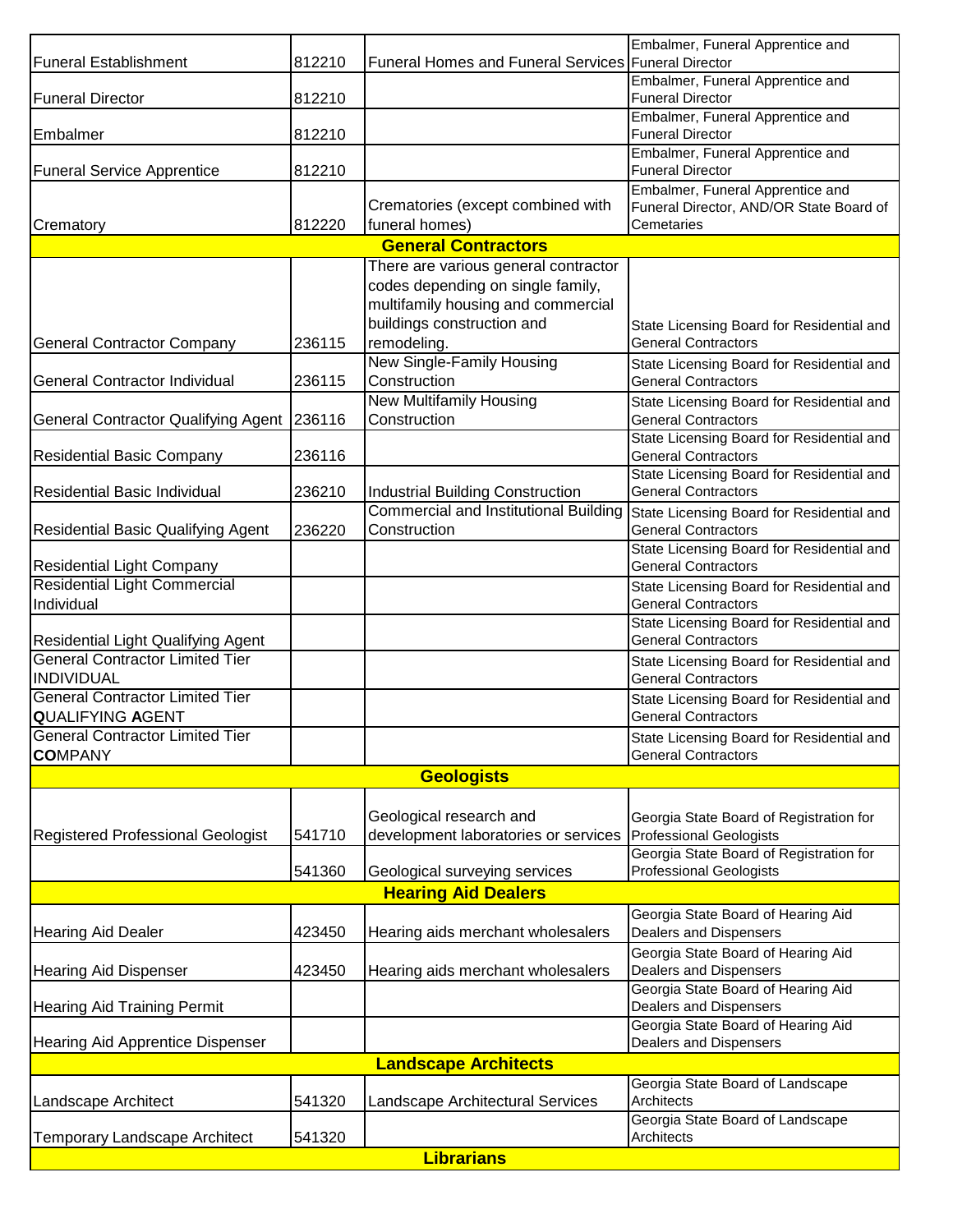|                                              |        |                                                | Georgia State Board for the Certification                         |  |
|----------------------------------------------|--------|------------------------------------------------|-------------------------------------------------------------------|--|
| Librarian                                    |        | <b>Licenses Practical Nurses</b>               | of Librarians                                                     |  |
|                                              |        |                                                | Georgia Board of Examiners of Licensed                            |  |
| <b>Licensed Practical Nurse</b>              | 621399 |                                                | <b>Practical Nurses</b>                                           |  |
| <b>Qualified Medication Aide</b>             |        |                                                | Georgia Board of Examiners of Licensed<br><b>Practical Nurses</b> |  |
|                                              |        | <b>Low Voltage Contractors</b>                 |                                                                   |  |
|                                              |        |                                                | Georgia Construction Industry Licensing                           |  |
| <b>Electrical Contractor- Restricted</b>     | 238210 |                                                | Board                                                             |  |
| Electrical Contractor- Non Restricted 238210 |        |                                                | Georgia Construction Industry Licensing<br>Board                  |  |
| <b>Conditioned Air Restricted</b>            | 238220 |                                                | Georgia Construction Industry Licensing<br>Board                  |  |
| <b>Conditoned Air Non-Restricted</b>         | 238220 |                                                | Georgia Construction Industry Licensing<br>Board                  |  |
| Low Voltage-General                          | 238210 |                                                | Georgia Construction Industry Licensing<br>Board                  |  |
| Low Voltage-Telecommunication                | 238210 |                                                | Georgia Construction Industry Licensing<br>Board                  |  |
| Low Voltage-Alarm                            | 238210 |                                                | Georgia Construction Industry Licensing<br>Board                  |  |
| Low Voltage-Unrestricted                     | 238210 |                                                | Georgia Construction Industry Licensing<br>Board                  |  |
| <b>Utility Manager</b>                       |        |                                                | Georgia Construction Industry Licensing<br><b>Board</b>           |  |
| <b>Utility Foreman</b>                       |        |                                                | Georgia Construction Industry Licensing<br><b>Board</b>           |  |
| <b>Utility Contractor</b>                    |        |                                                | Georgia Construction Industry Licensing<br>Board                  |  |
| Master Plumber - Restricted                  | 238220 |                                                | Georgia Construction Industry Licensing<br><b>Board</b>           |  |
| Master Plumber - Non-Restricted              | 238220 |                                                | Georgia Construction Industry Licensing<br><b>Board</b>           |  |
| Journeyman Plumber                           | 611513 |                                                | Georgia Construction Industry Licensing<br>Board                  |  |
|                                              |        | <b>Massage Therapists</b>                      |                                                                   |  |
| Massage Therapist                            | 621399 | Massage therapists' offices                    | Georgia Board of Massage Therapy                                  |  |
| <b>Nursing Home Administrators</b>           |        |                                                |                                                                   |  |
| Nursing Home Administrator                   | 621610 | Hospital administrators' associations          | Georgia Board of Nursing Home<br>Administrators                   |  |
| <b>Nursing Home Preceptor</b>                | 621399 |                                                | Georgia Board of Nursing Home<br>Administrators                   |  |
|                                              |        |                                                | Georgia Board of Nursing Home                                     |  |
| Administrator in Training                    | 621399 |                                                | Administrators                                                    |  |
| Nursing Home Training Site                   | 623110 |                                                | Georgia Board of Nursing Home<br>Administrators                   |  |
| Nursing Home Education Provider              | 923110 | <b>Administration of Education</b><br>Programs | Georgia Board of Nursing Home<br>Administrators                   |  |
|                                              |        | <b>Occupational Therapists</b>                 |                                                                   |  |
| Occupational Therapist                       | 621340 |                                                | Georgia State Board of Occupational<br>Therapy                    |  |
| <b>Occupational Therapy Assistant</b>        | 621340 |                                                | Georgia State Board of Occupational<br>Therapy                    |  |
| Occupational Therapist Limited               | 621340 |                                                | Georgia State Board of Occupational<br>Therapy                    |  |
|                                              |        | <b>Optometrists</b>                            |                                                                   |  |
| Optometrist                                  | 621320 |                                                | Georgia State Board of Optometry                                  |  |
| <b>Pharmacists</b>                           |        |                                                |                                                                   |  |
| Pharmacist                                   | 446110 |                                                | Georgia Board of Pharmacy                                         |  |
| <b>Retail Pharmacy</b>                       | 446110 |                                                | Georgia Board of Pharmacy                                         |  |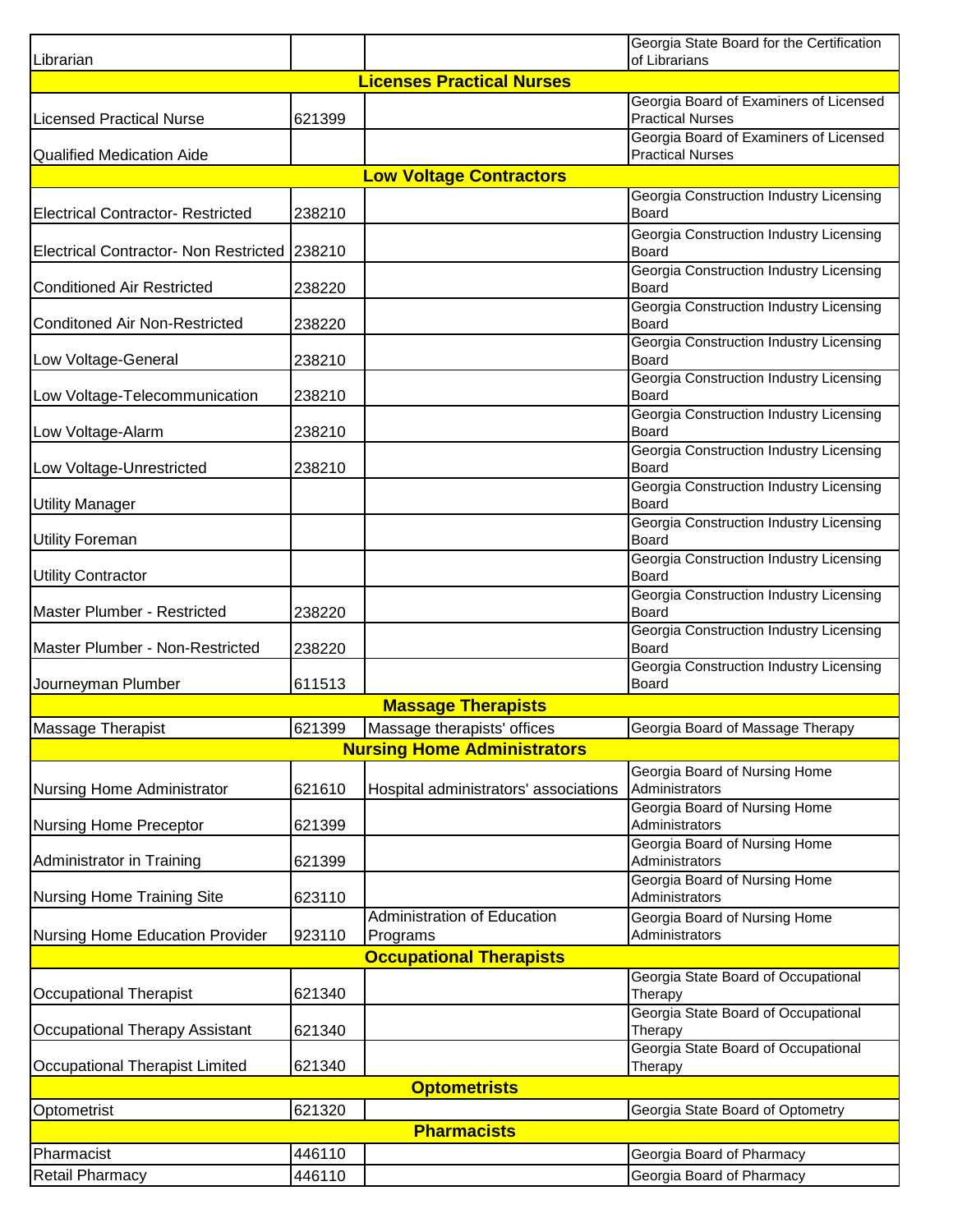| <b>Wholesaler Pharmacy</b>                   | 424210             |                             | Georgia Board of Pharmacy                               |  |  |
|----------------------------------------------|--------------------|-----------------------------|---------------------------------------------------------|--|--|
| <b>Researcher Pharmacy</b>                   |                    |                             | Georgia Board of Pharmacy                               |  |  |
| <b>Hospital Pharmacy</b>                     | 446110             |                             | Georgia Board of Pharmacy                               |  |  |
| <b>Nuclear Pharmacist</b>                    |                    |                             | Georgia Board of Pharmacy                               |  |  |
| Nuclear Pharmacy                             |                    |                             | Georgia Board of Pharmacy                               |  |  |
| <b>Manufacturing Pharmacy</b>                | 325412             |                             | Georgia Board of Pharmacy                               |  |  |
| Pharmacist Intern                            | 446110             |                             | Georgia Board of Pharmacy                               |  |  |
| Prison Pharmacy                              | 446110             |                             | Georgia Board of Pharmacy                               |  |  |
| Clinic Pharmacy                              | 446110             |                             | Georgia Board of Pharmacy                               |  |  |
| <b>School Pharmacy</b>                       | 446110             |                             | Georgia Board of Pharmacy                               |  |  |
| <b>Opioid Treatment Clinic Pharmacy</b>      | 446110             |                             | Georgia Board of Pharmacy                               |  |  |
| Home Healthcare - Retail Pharmacy            | 446110             |                             | Georgia Board of Pharmacy                               |  |  |
| PBM - Retail Pharmacy                        | 446110             |                             | Georgia Board of Pharmacy                               |  |  |
| <b>Limited Chemical Wholesale</b>            |                    |                             |                                                         |  |  |
| <b>Distributor</b>                           |                    |                             | Georgia Board of Pharmacy                               |  |  |
| <b>Pharmacist Certification of DTM</b>       |                    |                             | Georgia Board of Pharmacy                               |  |  |
|                                              |                    | <b>Physical Therapists</b>  |                                                         |  |  |
| <b>Physical Therapist</b>                    | 621340             |                             | Georgia State Board of Physical Therapy                 |  |  |
| <b>Physical Therapist Assistant</b>          | 621340             |                             | Georgia State Board of Physical Therapy                 |  |  |
|                                              |                    | <b>Plumbing Contractors</b> |                                                         |  |  |
| <b>Electrical Contractor- Restricted</b>     | 238210             |                             | Georgia Construction Industry Licensing<br><b>Board</b> |  |  |
| <b>Electrical Contractor- Non Restricted</b> | 238210             |                             | Georgia Construction Industry Licensing<br>Board        |  |  |
| <b>Conditioned Air Restricted</b>            | 238220             |                             | Georgia Construction Industry Licensing<br><b>Board</b> |  |  |
| <b>Conditoned Air Non-Restricted</b>         | 238220             |                             | Georgia Construction Industry Licensing<br>Board        |  |  |
| Low Voltage-General                          | 238210             |                             | Georgia Construction Industry Licensing<br><b>Board</b> |  |  |
| Low Voltage-Telecommunication                | 238210             |                             | Georgia Construction Industry Licensing<br>Board        |  |  |
|                                              |                    |                             | Georgia Construction Industry Licensing                 |  |  |
| Low Voltage-Alarm                            | 238210             |                             | Board<br>Georgia Construction Industry Licensing        |  |  |
| Low Voltage-Unrestricted                     | 238210             |                             | Board<br>Georgia Construction Industry Licensing        |  |  |
| <b>Utility Manager</b>                       |                    |                             | Board                                                   |  |  |
| <b>Utility Foreman</b>                       |                    |                             | Georgia Construction Industry Licensing<br>Board        |  |  |
| <b>Utility Contractor</b>                    |                    |                             | Georgia Construction Industry Licensing<br>Board        |  |  |
| Master Plumber - Restricted                  | 238220             |                             | <b>Georgia Construction Industry Licensing</b><br>Board |  |  |
| Master Plumber - Non-Restricted              | 238220             |                             | Georgia Construction Industry Licensing<br>Board        |  |  |
| Journeyman Plumber                           | 611513             |                             | Georgia Construction Industry Licensing<br>Board        |  |  |
|                                              | <b>Podiatrists</b> |                             |                                                         |  |  |
| Podiatrist                                   | 621391             |                             | Georgia State Board of Podiatry                         |  |  |
| <b>Limited Temporary Podiatrist</b>          | 621391             |                             | Georgia State Board of Podiatry                         |  |  |
|                                              |                    | <b>Private Detectives</b>   |                                                         |  |  |
| Company - Private Detective                  | 561611             | Private detective services  | Board of Private Detective and Security<br>Agencies     |  |  |
|                                              |                    |                             | Board of Private Detective and Security                 |  |  |
| Company - Security                           | 561612             | Security guard services     | Agencies                                                |  |  |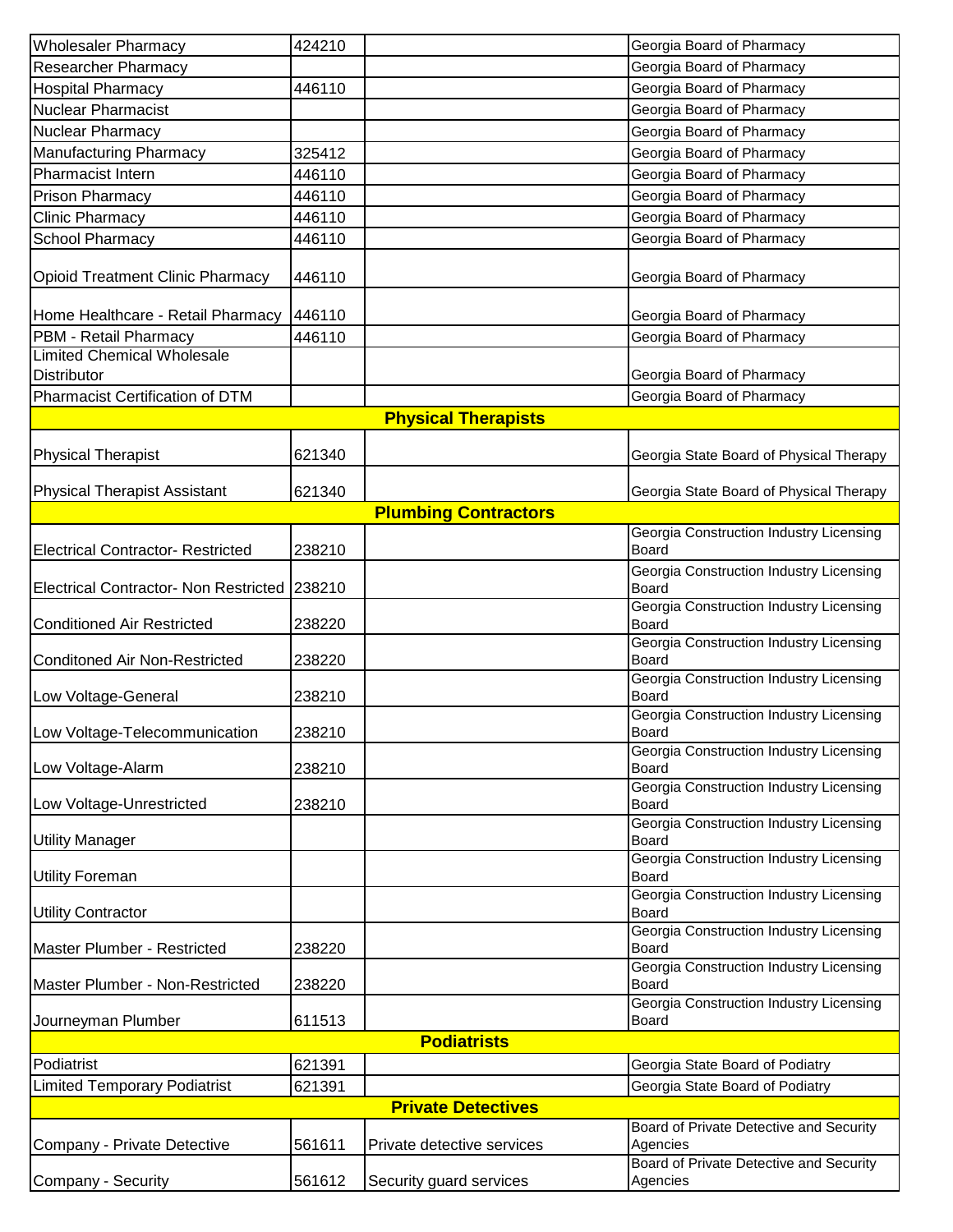| Company - Private Detective /             |        |                                                                                    | Board of Private Detective and Security                           |
|-------------------------------------------|--------|------------------------------------------------------------------------------------|-------------------------------------------------------------------|
| Security                                  | 561612 |                                                                                    | Agencies                                                          |
|                                           |        |                                                                                    | Board of Private Detective and Security                           |
| Company - In-House Security               | 561612 |                                                                                    | Agencies                                                          |
|                                           |        |                                                                                    | Board of Private Detective and Security                           |
| Employee - Private Detective              | 561611 |                                                                                    | Agencies                                                          |
| Employee - Private Detect / Security      |        |                                                                                    | Board of Private Detective and Security                           |
| Guard                                     | 561611 |                                                                                    | Agencies                                                          |
|                                           |        |                                                                                    | Board of Private Detective and Security                           |
| <b>Employee - Security Guard</b>          | 561612 |                                                                                    | Agencies                                                          |
| Employee - In-House Private               |        |                                                                                    | Board of Private Detective and Security                           |
| <b>Detective</b>                          | 561611 |                                                                                    | Agencies                                                          |
|                                           |        |                                                                                    | Board of Private Detective and Security                           |
| Employee - In-House Armed Security 561612 |        |                                                                                    | Agencies<br>Board of Private Detective and Security               |
| Instructor - Classroom Training           | 611519 | Security guard training                                                            | Agencies                                                          |
|                                           |        |                                                                                    | Board of Private Detective and Security                           |
| Instructor - Firearms Training            | 611519 |                                                                                    | Agencies                                                          |
| Instructor - Classroom/Firearm            |        |                                                                                    | Board of Private Detective and Security                           |
| Training                                  | 611519 |                                                                                    | Agencies                                                          |
|                                           |        | <b>Professional Counselors, Social Workers, and Marriage and Family Therapists</b> |                                                                   |
|                                           |        |                                                                                    |                                                                   |
|                                           |        |                                                                                    | Georgia Composite Board of Professional                           |
|                                           |        |                                                                                    | Counselors, Social Workers, and Marriage                          |
| <b>Professional Counselor</b>             | 624190 |                                                                                    | and Family Therapists                                             |
|                                           |        |                                                                                    |                                                                   |
|                                           |        |                                                                                    | Georgia Composite Board of Professional                           |
|                                           |        |                                                                                    | Counselors, Social Workers, and Marriage                          |
| Marriage and Family Therapist             | 624190 |                                                                                    | and Family Therapists                                             |
|                                           |        |                                                                                    |                                                                   |
|                                           |        |                                                                                    | Georgia Composite Board of Professional                           |
|                                           |        |                                                                                    | Counselors, Social Workers, and Marriage                          |
| <b>Clinical Social Worker</b>             | 621330 |                                                                                    | and Family Therapists                                             |
|                                           |        |                                                                                    |                                                                   |
|                                           |        |                                                                                    | Georgia Composite Board of Professional                           |
| <b>Master Social Worker</b>               | 621330 |                                                                                    | Counselors, Social Workers, and Marriage<br>and Family Therapists |
|                                           |        |                                                                                    |                                                                   |
|                                           |        |                                                                                    | Georgia Composite Board of Professional                           |
| Assoc. Marriage and Family                |        |                                                                                    | Counselors, Social Workers, and Marriage                          |
| Therapist                                 | 624190 |                                                                                    | and Family Therapists                                             |
|                                           |        |                                                                                    |                                                                   |
|                                           |        |                                                                                    | Georgia Composite Board of Professional                           |
|                                           |        |                                                                                    | Counselors, Social Workers, and Marriage                          |
| Associate Professional Counselor          | 624190 |                                                                                    | and Family Therapists                                             |
|                                           |        | <b>Psychologists</b>                                                               |                                                                   |
|                                           |        |                                                                                    | Georgia State Board of Examiners of                               |
| Psychologist                              | 621330 |                                                                                    | Psychologists                                                     |
|                                           |        |                                                                                    | Georgia State Board of Examiners of                               |
| <b>Temporary Psychologist</b>             | 621330 |                                                                                    | Psychologists                                                     |
|                                           |        |                                                                                    | Georgia State Board of Examiners of                               |
| Provisional Psychologist                  | 621330 |                                                                                    | Psychologists                                                     |
|                                           |        | <b>Registered Nurses</b>                                                           |                                                                   |
| <b>Advanced Practice - CRNA</b>           | 621399 |                                                                                    | Georgia Board of Nursing                                          |
| <b>Advanced Practice - CNM</b>            | 621399 |                                                                                    | Georgia Board of Nursing                                          |
| Advanced Practice - NP                    | 621399 |                                                                                    | Georgia Board of Nursing                                          |
| <b>Advanced Practice - CNS/PMH</b>        | 621399 |                                                                                    | Georgia Board of Nursing                                          |
| <b>Registered Professional Nurse</b>      | 621399 |                                                                                    | Georgia Board of Nursing                                          |
|                                           |        |                                                                                    |                                                                   |
| Licensed Undergraduate Nurse              | 621399 |                                                                                    | Georgia Board of Nursing                                          |
|                                           |        | <b>Security Guards</b>                                                             |                                                                   |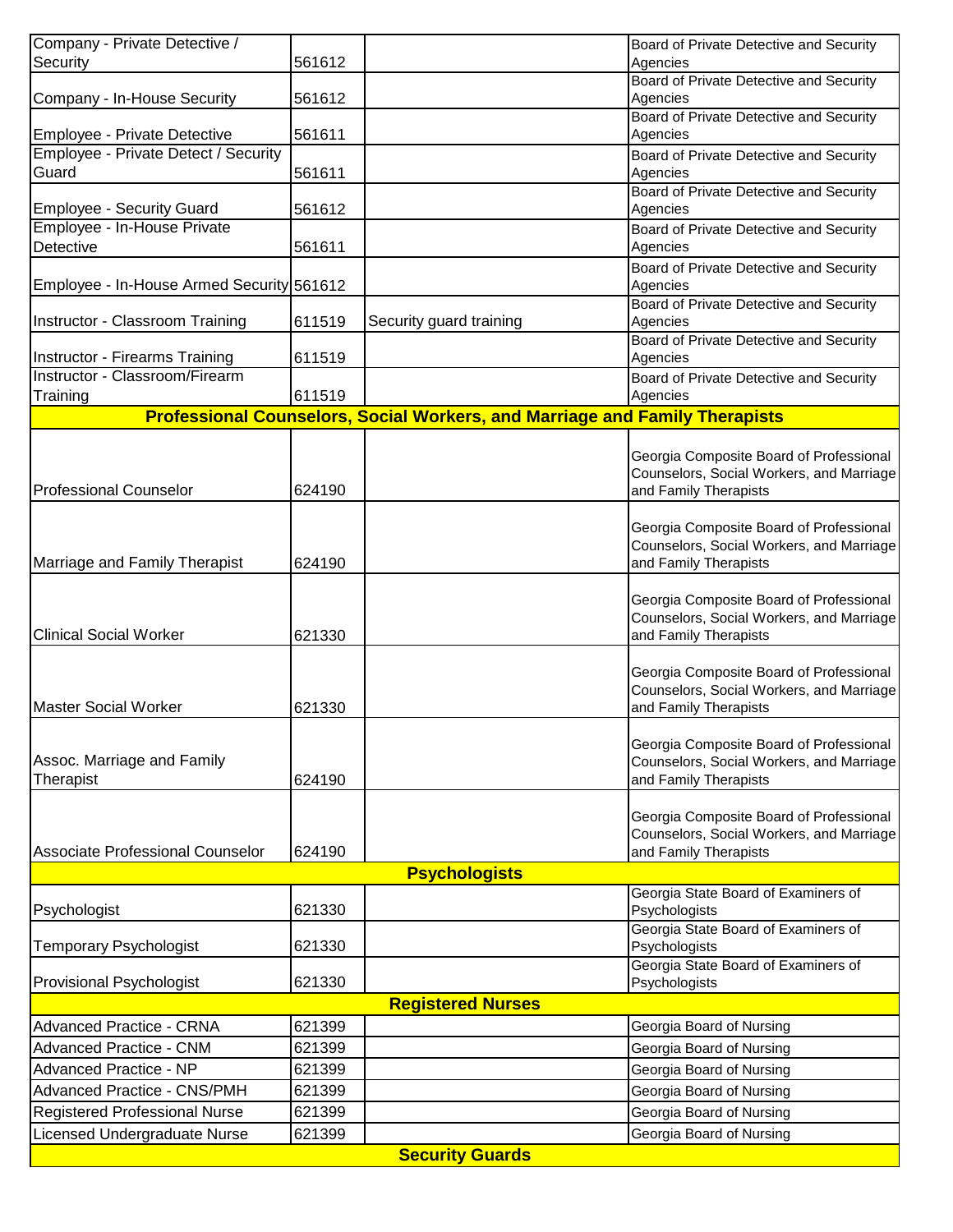|                                           |        |                                                        | Board of Private Detective and Security          |
|-------------------------------------------|--------|--------------------------------------------------------|--------------------------------------------------|
| Company - Private Detective               | 561611 |                                                        | Agencies                                         |
|                                           |        |                                                        | Board of Private Detective and Security          |
| Company - Security                        | 561612 |                                                        | Agencies                                         |
| Company - Private Detective /             |        |                                                        | Board of Private Detective and Security          |
| <b>Security Guard</b>                     | 561612 |                                                        | Agencies                                         |
|                                           |        |                                                        | Board of Private Detective and Security          |
| Company - In-House Security               | 561612 |                                                        | Agencies                                         |
|                                           |        |                                                        | Board of Private Detective and Security          |
| Employee - Private Detective              | 561611 |                                                        | Agencies                                         |
| Employee - Private Detect / Security      |        |                                                        | Board of Private Detective and Security          |
| Guard                                     | 561611 |                                                        | Agencies                                         |
|                                           |        |                                                        | Board of Private Detective and Security          |
| <b>Employee - Security Guard</b>          | 561612 |                                                        | Agencies                                         |
| Employee - In-House Private               |        |                                                        | Board of Private Detective and Security          |
| Detective                                 | 561611 |                                                        | Agencies                                         |
|                                           |        |                                                        | Board of Private Detective and Security          |
| Employee - In-House Armed Security 561612 |        |                                                        | Agencies                                         |
|                                           |        |                                                        | Board of Private Detective and Security          |
| Instructor - Classroom Training           | 611519 | Security guard training                                | Agencies                                         |
|                                           |        |                                                        | Board of Private Detective and Security          |
| Instructor - Firearms Training            | 611519 |                                                        | Agencies                                         |
| Instructor - Classroom/Firearm            |        |                                                        | Board of Private Detective and Security          |
| Training                                  | 611519 |                                                        | Agencies                                         |
|                                           |        | <b>Speech - Language Pathologists and Audiologists</b> |                                                  |
|                                           |        |                                                        | Georgia State Board of Examiners for             |
|                                           |        |                                                        | Speech-Language Pathology and                    |
| Speech-Language Pathologist               | 621340 |                                                        | Audiology                                        |
|                                           |        |                                                        | Georgia State Board of Examiners for             |
|                                           |        |                                                        | Speech-Language Pathology and                    |
| Speech Pathologist Aide                   | 621340 |                                                        | Audiology                                        |
|                                           |        |                                                        | Georgia State Board of Examiners for             |
|                                           |        |                                                        | Speech-Language Pathology and                    |
| Audiologist                               | 621340 |                                                        | Audiology                                        |
|                                           |        |                                                        | Georgia State Board of Examiners for             |
|                                           |        |                                                        | Speech-Language Pathology and                    |
| <b>PCE Temporary License</b>              | 621340 | <b>Paid Clinical Experience</b>                        | Audiology                                        |
|                                           |        |                                                        | Georgia State Board of Examiners for             |
|                                           |        |                                                        |                                                  |
|                                           |        |                                                        |                                                  |
|                                           |        |                                                        | Speech-Language Pathology and                    |
|                                           | 621340 | <b>Required Profesional Experience</b>                 | Audiology                                        |
| <b>RPE Temporary License</b>              |        |                                                        | Georgia State Board of Examiners for             |
|                                           |        |                                                        | Speech-Language Pathology and                    |
| <b>Audiologist Assistant</b>              | 621340 |                                                        | Audiology                                        |
|                                           |        | <b>Used Motor Vehicle Dealers</b>                      |                                                  |
|                                           |        |                                                        | Georgia State Board of Registration of           |
| <b>Used Motor Vehicle Dealer</b>          | 441120 |                                                        | <b>Used Motor Vehicle Dealers</b>                |
| <b>UMVD Temporary Site Permit</b>         |        |                                                        |                                                  |
|                                           |        |                                                        | Georgia State Board of Registration of           |
| <b>Used Motor Vehicle Parts Dealer</b>    | 423140 |                                                        | <b>Used Motor Vehicle Parts</b>                  |
| <b>Suppl Used Motor Vehicle Parts</b>     |        |                                                        | Georgia State Board of Registration of           |
| Dealer                                    | 423140 |                                                        | <b>Used Motor Vehicle Parts</b>                  |
|                                           |        | <b>Used Motor Vehicle Parts Dealers</b>                |                                                  |
|                                           |        |                                                        |                                                  |
| <b>Used Motor Vehicle Dealer</b>          | 441120 |                                                        |                                                  |
| <b>UMVD Temporary Site Permit</b>         |        |                                                        |                                                  |
|                                           |        |                                                        | Georgia State Board of Registration of           |
| <b>Used Motor Vehicle Parts Dealer</b>    | 423140 |                                                        | <b>Used Motor Vehicle Parts</b>                  |
| Suppl Used Motor Vehicle Parts            |        |                                                        | Georgia State Board of Registration of           |
| Dealer                                    | 423140 |                                                        | <b>Used Motor Vehicle Parts</b>                  |
|                                           |        | <b>Utility Contractors</b>                             |                                                  |
| <b>Electrical Contractor- Restricted</b>  | 238210 |                                                        | Georgia Construction Industry Licensing<br>Board |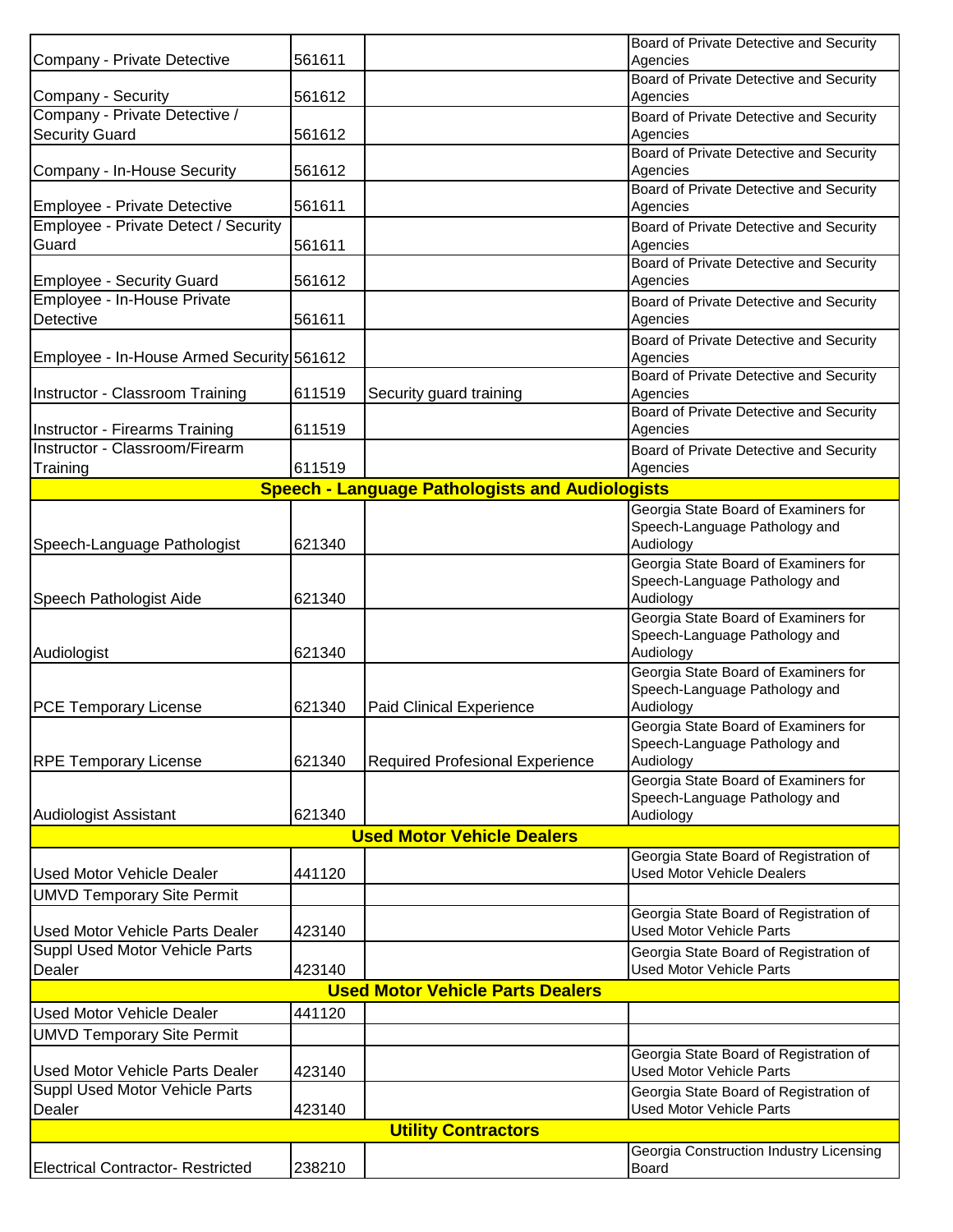| Electrical Contractor- Non Restricted   238210 |        |                                                   | Georgia Construction Industry Licensing<br>Board                                  |
|------------------------------------------------|--------|---------------------------------------------------|-----------------------------------------------------------------------------------|
|                                                |        |                                                   | Georgia Construction Industry Licensing                                           |
| <b>Conditioned Air Restricted</b>              | 238220 |                                                   | Board                                                                             |
| <b>Conditoned Air Non-Restricted</b>           | 238220 |                                                   | Georgia Construction Industry Licensing<br><b>Board</b>                           |
|                                                |        |                                                   | Georgia Construction Industry Licensing                                           |
| Low Voltage-General                            | 238210 |                                                   | Board<br>Georgia Construction Industry Licensing                                  |
| Low Voltage-Telecommunication                  | 238210 |                                                   | Board                                                                             |
| Low Voltage-Alarm                              | 238210 |                                                   | Georgia Construction Industry Licensing<br>Board                                  |
|                                                |        |                                                   | Georgia Construction Industry Licensing                                           |
| Low Voltage-Unrestricted                       | 238210 |                                                   | Board                                                                             |
| <b>Utility Manager</b>                         |        |                                                   |                                                                                   |
| <b>Utility Foreman</b>                         |        |                                                   |                                                                                   |
| <b>Utility Contractor</b>                      |        |                                                   |                                                                                   |
| Master Plumber - Restricted                    | 238220 |                                                   | Georgia Construction Industry Licensing<br>Board                                  |
|                                                |        |                                                   | Georgia Construction Industry Licensing                                           |
| Master Plumber - Non-Restricted                | 238220 |                                                   | Board<br>Georgia Construction Industry Licensing                                  |
| Journeyman Plumber                             | 611513 |                                                   | Board                                                                             |
|                                                |        | <b>Veterinarians</b>                              |                                                                                   |
|                                                |        |                                                   | Georgia State Board of Veterinary                                                 |
| Veterinarian                                   | 541940 |                                                   | Medicine                                                                          |
| Veterinary Technician                          | 541940 |                                                   | Georgia State Board of Veterinary<br>Medicine                                     |
|                                                |        |                                                   | Georgia State Board of Veterinary                                                 |
| <b>Veterinary Faculty</b>                      | 541940 |                                                   | Medicine                                                                          |
|                                                |        | <b>Water/Wastewater Treatment Plant Operators</b> |                                                                                   |
|                                                |        |                                                   | Georgia State Board of Examiners for the<br>Certification of Water and Wastewater |
|                                                |        |                                                   | Treatment Plant Operators and Laboratory                                          |
| <b>Water Operator Class 1</b>                  | 562112 |                                                   | Analysts                                                                          |
|                                                |        |                                                   | Georgia State Board of Examiners for the<br>Certification of Water and Wastewater |
|                                                |        |                                                   | Treatment Plant Operators and Laboratory                                          |
| <b>Water Operator Class 2</b>                  | 562112 |                                                   | Analysts                                                                          |
|                                                |        |                                                   | Georgia State Board of Examiners for the<br>Certification of Water and Wastewater |
|                                                |        |                                                   | Treatment Plant Operators and Laboratory                                          |
| <b>Water Operator Class 3</b>                  | 562112 |                                                   | Analysts                                                                          |
|                                                |        |                                                   | Georgia State Board of Examiners for the<br>Certification of Water and Wastewater |
|                                                |        |                                                   | Treatment Plant Operators and Laboratory                                          |
| <b>Wastewater Operator Class 1</b>             | 562112 |                                                   | Analysts                                                                          |
|                                                |        |                                                   | Georgia State Board of Examiners for the                                          |
|                                                |        |                                                   | Certification of Water and Wastewater<br>Treatment Plant Operators and Laboratory |
| <b>Wastewater Operator Class 2</b>             | 562112 |                                                   | Analysts                                                                          |
|                                                |        |                                                   | Georgia State Board of Examiners for the                                          |
|                                                |        |                                                   | Certification of Water and Wastewater                                             |
| <b>Wastewater Operator Class 3</b>             | 562112 |                                                   | Treatment Plant Operators and Laboratory<br>Analysts                              |
|                                                |        |                                                   | Georgia State Board of Examiners for the                                          |
|                                                |        |                                                   | Certification of Water and Wastewater                                             |
| <b>Wastewater Industrial Operator</b>          | 562112 |                                                   | Treatment Plant Operators and Laboratory<br>Analysts                              |
|                                                |        |                                                   | Georgia State Board of Examiners for the                                          |
|                                                |        |                                                   | Certification of Water and Wastewater                                             |
|                                                |        |                                                   | Treatment Plant Operators and Laboratory                                          |
| <b>Wastewater Collect Sys Oper</b>             | 562111 |                                                   | Analysts                                                                          |